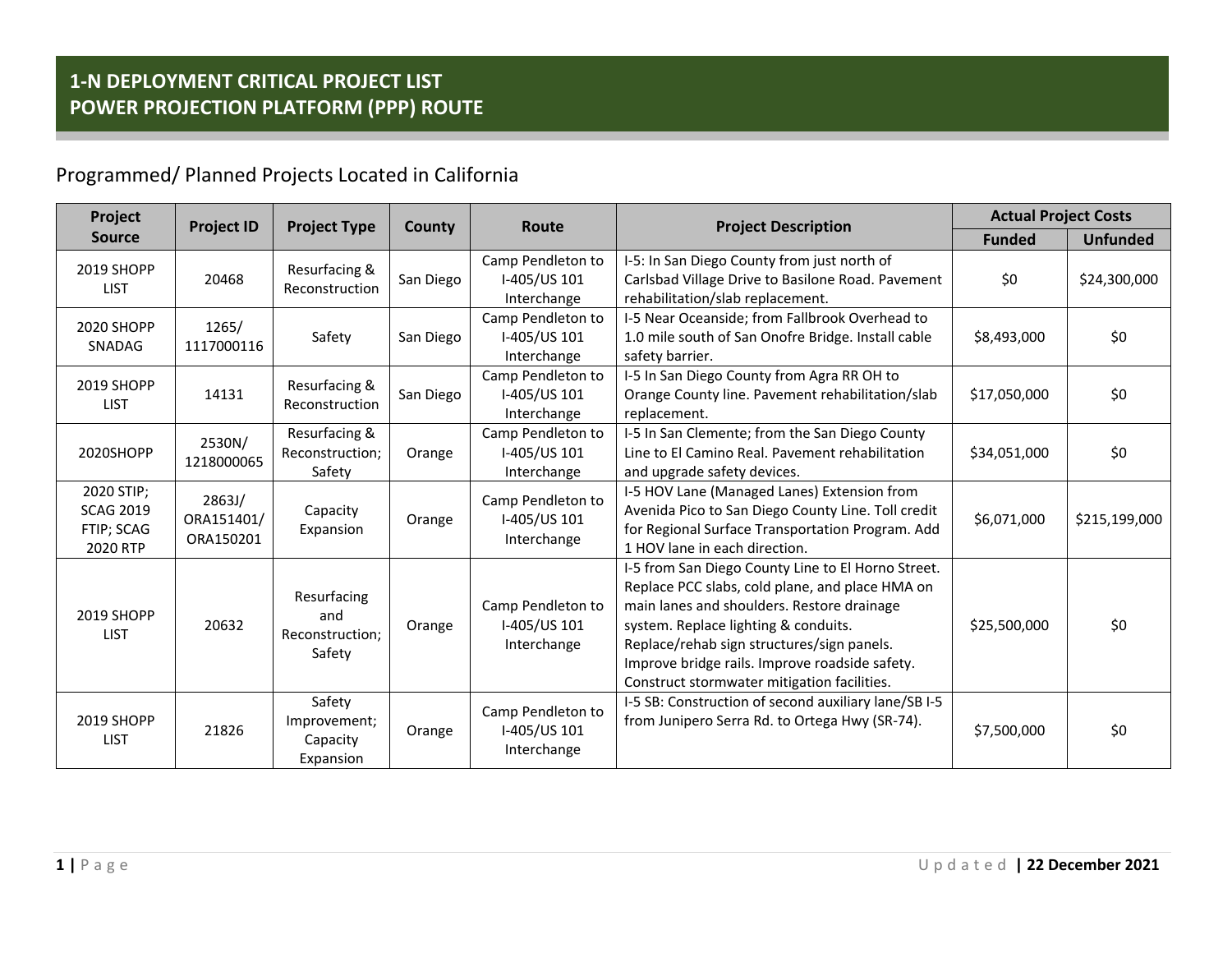| Project                   | <b>Project ID</b><br><b>Project Type</b> |                                                      | Route<br>County | <b>Project Description</b>                        | <b>Actual Project Costs</b>                                                                                                                                                                                                                                                                    |               |                 |
|---------------------------|------------------------------------------|------------------------------------------------------|-----------------|---------------------------------------------------|------------------------------------------------------------------------------------------------------------------------------------------------------------------------------------------------------------------------------------------------------------------------------------------------|---------------|-----------------|
| <b>Source</b>             |                                          |                                                      |                 |                                                   |                                                                                                                                                                                                                                                                                                | <b>Funded</b> | <b>Unfunded</b> |
| 2019 SHOPP<br><b>LIST</b> | 22135                                    | Resurfacing<br>and<br>Reconstruction:<br>Safety      | Orange          | Camp Pendleton to I-<br>405/US 101<br>Interchange | I-5 from El Horno Street to I-405: Replace<br>damaged PCC slabs, cold plane and replace HMA<br>on mainline and shoulders (Class 1). Restore<br>drainage system. Replace soffit lighting with<br>surface mount lighting and conduits.<br>Replace/rehab sign panels. Improve roadside<br>safety. | \$54,000,000  | \$0             |
| SCAG 2019 FTIP            | 10254                                    | Capacity<br>Expansion                                | Orange          | Camp Pendleton to I-<br>405/US 101<br>Interchange | SR-73: San Joaquin Hills Transportation Corridor;<br>15 Mile Toll Road Between I-5 and I-405, 1<br>Additional M/F Each Direction; Plus Climbing and<br>Aux Lanes by 2020.                                                                                                                      | \$351,188,000 | \$0             |
| 2019 SHOPP<br><b>LIST</b> | 19918                                    | Resurfacing<br>and<br>Reconstruction                 | Orange          | Camp Pendleton to I-<br>405/US 101<br>Interchange | SR-73: Pavement rehabilitation, remove and<br>replace AC pavement, shoulders, and ramps (after<br>2026) from I-5 to Bonita Canyon Drive.                                                                                                                                                       | \$22,300,000  | \$0             |
| 2020 SHOPP<br>SNADAG      | 4080/<br>1218000079                      | <b>Bridge</b><br>Improvement                         | Orange          | Camp Pendleton to I-<br>405/US 101<br>Interchange | SR-73 from Moulton Parkway to Bristol Street.<br>Rehabilitate bridge decks; bridge joints; and<br>approach slabs to preserve service life on ten<br>bridges.                                                                                                                                   | \$5,894,000   | \$0             |
| <b>SCAG 2020 RTP</b>      | 2H0707                                   | Capacity<br>Expansion                                | Orange          | Camp Pendleton to I-<br>405/US 101<br>Interchange | SR-73: Add 1 HOV lane in each direction from<br>MacArthur to I-405.                                                                                                                                                                                                                            | \$0           | \$207,577,000   |
| 2020 SHOPP                | 5040D/<br>1218000010                     | Resurfacing<br>and<br>Reconstruction:<br>Safety; ITS | Orange          | Camp Pendleton to I-<br>405/US 101<br>Interchange | I-405 from I-5 to Harbor Blvd. Rehabilitate<br>pavement; replace bridge approach/departure<br>slabs; upgrade bridge railings; improve highway<br>worker safety; upgrade safety devices; and<br>upgrade Transportation Management System<br>(TMS) elements.                                     | \$197,350,000 | \$0             |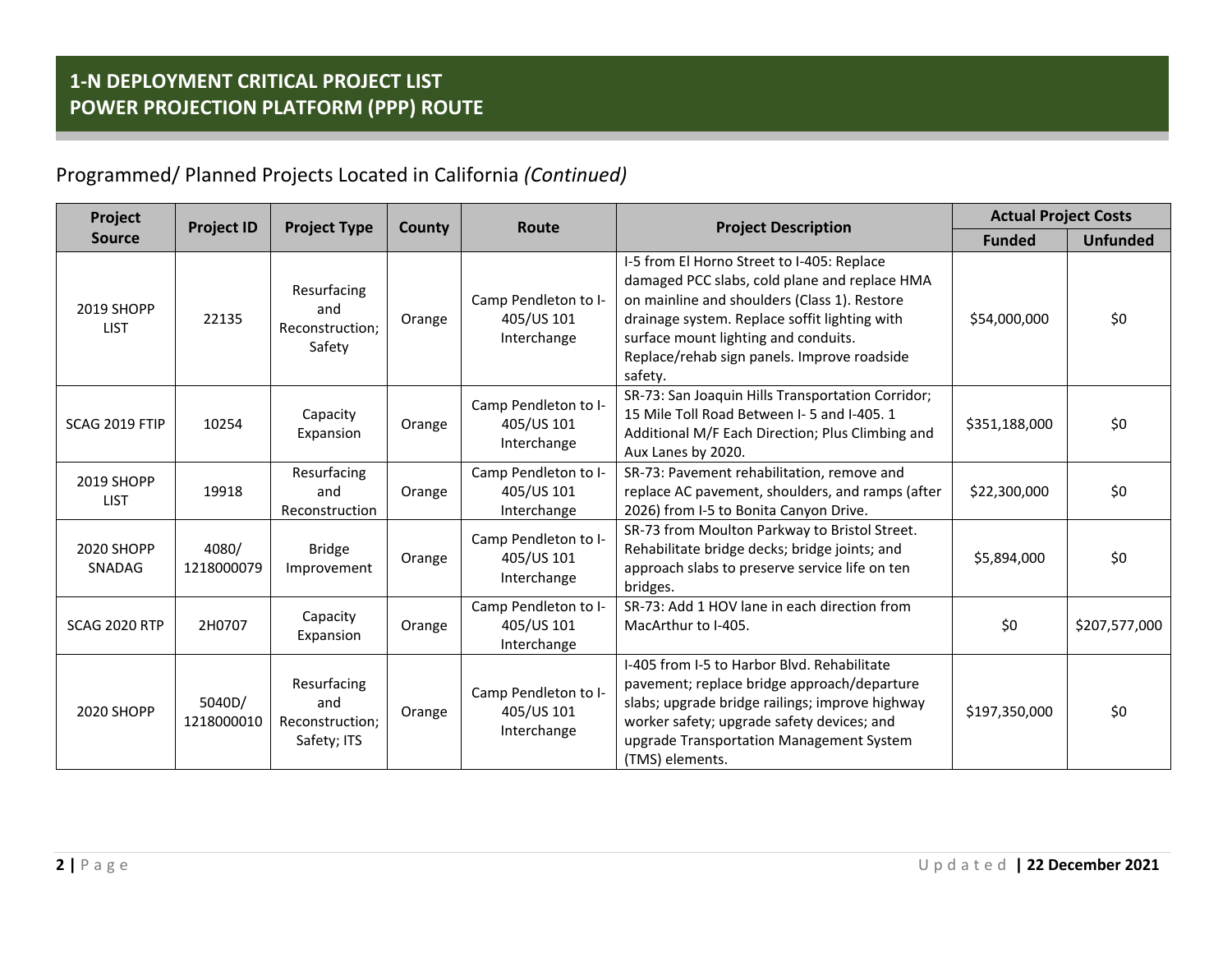| Project                                                     | <b>Project ID</b><br><b>Project Type</b> |                                                              | <b>County</b>  | Route                                             | <b>Project Description</b>                                                                                                                                                                                                                                                                   | <b>Actual Project Costs</b> |                 |
|-------------------------------------------------------------|------------------------------------------|--------------------------------------------------------------|----------------|---------------------------------------------------|----------------------------------------------------------------------------------------------------------------------------------------------------------------------------------------------------------------------------------------------------------------------------------------------|-----------------------------|-----------------|
| <b>Source</b>                                               |                                          |                                                              |                |                                                   |                                                                                                                                                                                                                                                                                              | <b>Funded</b>               | <b>Unfunded</b> |
| <b>SCAG 2020 RTP;</b><br><b>SCAG</b><br><b>FREIGHTWORKS</b> | ORA030605                                | Capacity<br>Expansion                                        | Orange         | Camp Pendleton to I-<br>405/US 101<br>Interchange | 1-405 from SR-73 to 1-605. Add 1 MF lane in each<br>direction and additional capacity improvements<br>by 2022, convert existing HOV to HOT. Add 1<br>additional HOT lane each direction, 14.9 miles.<br>Prior allocation of funding. Calendar year = 2018-<br>2022, completion date by 2026. | \$1,900,000,000             | \$0             |
| 2019 SHOPP<br><b>LIST</b>                                   | 20791                                    | Resurfacing<br>and<br>Reconstruction                         | Orange         | Camp Pendleton to I-<br>405/US 101<br>Interchange | I-405 from Harbor Blyd to W. McFadden Avenue:<br>Cold plane remove and replace AC pavement on<br>mainline and shoulders not addressed in the HOT<br>lane project; replace and install drainage system.                                                                                       | \$17,200,000                | \$0             |
| 2020 SHOPP                                                  | 5094C/<br>1218000120                     | Resurfacing<br>and<br>Reconstruction:<br>Safety; ITS         | Orange         | Camp Pendleton to I-<br>405/US 101<br>Interchange | I-405 from South of McFadden Avenue to the Los<br>Angeles County Line. Rehabilitate pavement;<br>improve highway worker safety; rehabilitate<br>landscaping; and install weigh-in- motion system.                                                                                            | \$64,000,000                | \$0             |
| 2019 SHOPP<br><b>LIST</b>                                   | 20787                                    | Resurfacing<br>and<br>Reconstruction:<br>Safety;<br>Geometry | Orange         | Camp Pendleton to I-<br>405/US 101<br>Interchange | I-605 from I-405 to Katella Avenue: Slab<br>replacement, grinding PCC area, cold plane and<br>replace AC at mainline and ramps, extend<br>auxiliary and acceleration lanes, upgrade right-<br>side guardrail, sign panels and landscape.                                                     | \$27,450,000                | \$0             |
| 2020 SHOPP                                                  | 4984/<br>0716000044                      | <b>Bridge</b><br>Improvement                                 | Los<br>Angeles | Camp Pendleton to I-<br>405/US 101<br>Interchange | I-405 at the San Gabriel River Bridge (No. 53-<br>1185) and SB I-605 to NB I-405 Connector Bridge<br>(No. 53-1737H); also in Orange County on I-405 at<br>the SB I-405 to NB I-605 Connector Bridge (No. 55-<br>0413F). Retrofit scour critical bridges to preserve<br>structural integrity. | \$31,205,000                | \$0             |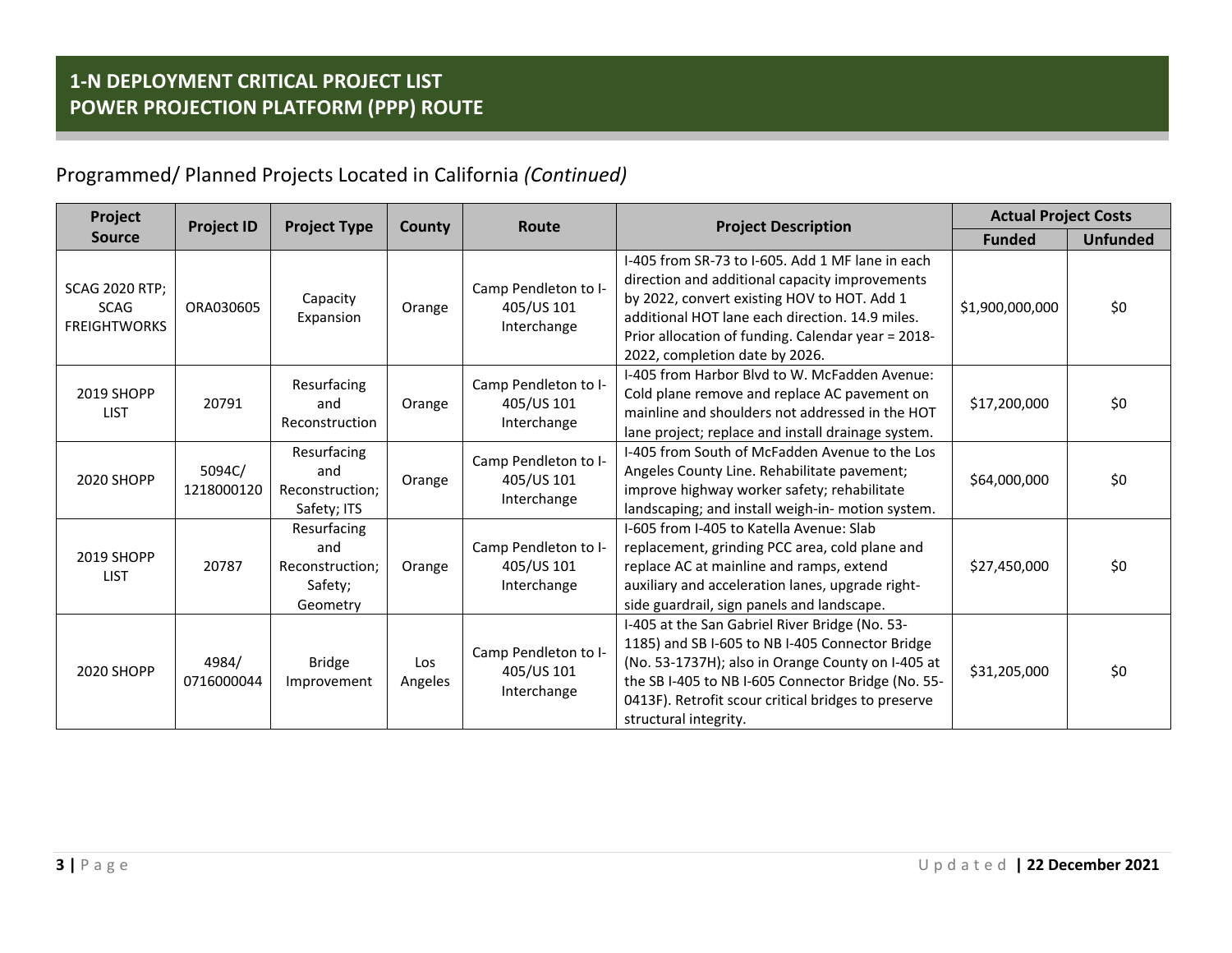| Project                   | <b>Project ID</b><br><b>Project Type</b> |                                                                                  | County                | Route                                             | <b>Project Description</b>                                                                                                                                                                                                                                                               | <b>Actual Project Costs</b> |                 |
|---------------------------|------------------------------------------|----------------------------------------------------------------------------------|-----------------------|---------------------------------------------------|------------------------------------------------------------------------------------------------------------------------------------------------------------------------------------------------------------------------------------------------------------------------------------------|-----------------------------|-----------------|
| <b>Source</b>             |                                          |                                                                                  |                       |                                                   |                                                                                                                                                                                                                                                                                          | <b>Funded</b>               | <b>Unfunded</b> |
| 2020 SHOPP                | 5484/<br>0718000253                      | Resurfacing &<br>Reconstruction;<br><b>Bridge</b><br>Improvement;<br>Safety; ITS | Los<br>Angeles        | Camp Pendleton to I-<br>405/US 101<br>Interchange | I-405 from the Orange County Line to South of I-<br>110. Rehabilitate pavement; upgrade signs;<br>rehabilitate bridge; upgrade lighting; Improve<br>safety; rehabilitate culverts; rehabilitate TMS<br>elements; upgrade facilities to Americans with<br>Disability Act (ADA) standards. | \$89,396,000                | \$0             |
| <b>SCAG 2020 RTP</b>      | 1200S004                                 | Capacity<br>Expansion                                                            | <b>Los</b><br>Angeles | Camp Pendleton to<br>I-405/US 101<br>Interchange  | I-405 express lanes from LA/Orange County line to<br>$I-110.$                                                                                                                                                                                                                            | \$0                         | \$110,390,000   |
| 2020 SHOPP                | 5000/<br>0716000052                      | Safety                                                                           | Los<br>Angeles        | Camp Pendleton to<br>I-405/US 101<br>Interchange  | I-405 from East of I-710 Interchange to I-110<br>Interchange. Construct access roads and<br>Maintenance Vehicle Pullouts; pave around gore<br>areas; minor/patterned concrete paving on<br>slopes; guardrail and end treatment; vegetation<br>management control.                        | \$6,686,000                 | \$0             |
| 2020 SHOPP                | 4721/<br>0714000084                      | <b>Bridge</b><br>Improvement                                                     | Los<br>Angeles        | Camp Pendleton to<br>I-405/US 101<br>Interchange  | I-405 in Carson at Delores Yard/SR-47 (Alameda<br>Street) Overhead Bridge No. 53-1168. Upgrade<br>Bridge Drainage System.                                                                                                                                                                | \$6,673,000                 | \$0             |
| 2019 SHOPP<br><b>LIST</b> | 0719000215                               | Capacity<br>Expansion                                                            | Los<br>Angeles        | Camp Pendleton to<br>I-405/US 101<br>Interchange  | I-405: Construct auxiliary lanes from I-110<br>connector to S. Wilmington Avenue.                                                                                                                                                                                                        | \$160,000,000               | \$0             |
| 2019 SHOPP<br><b>LIST</b> | 0719000052                               | Capacity<br>Expansion                                                            | Los<br>Angeles        | Camp Pendleton to<br>I-405/US 101<br>Interchange  | I-405: Construct auxiliary lanes and widen<br>connectors from Main Street separation to<br>Normandie Avenue separation.                                                                                                                                                                  | \$60,000,000                | \$0             |
| <b>SCAG 2020 RTP</b>      | 1200S003                                 | Capacity<br>Expansion                                                            | Los<br>Angeles        | Camp Pendleton to<br>I-405/US 101<br>Interchange  | I-405 express lanes from I-110 to I-105.                                                                                                                                                                                                                                                 | \$0                         | \$71,560,000    |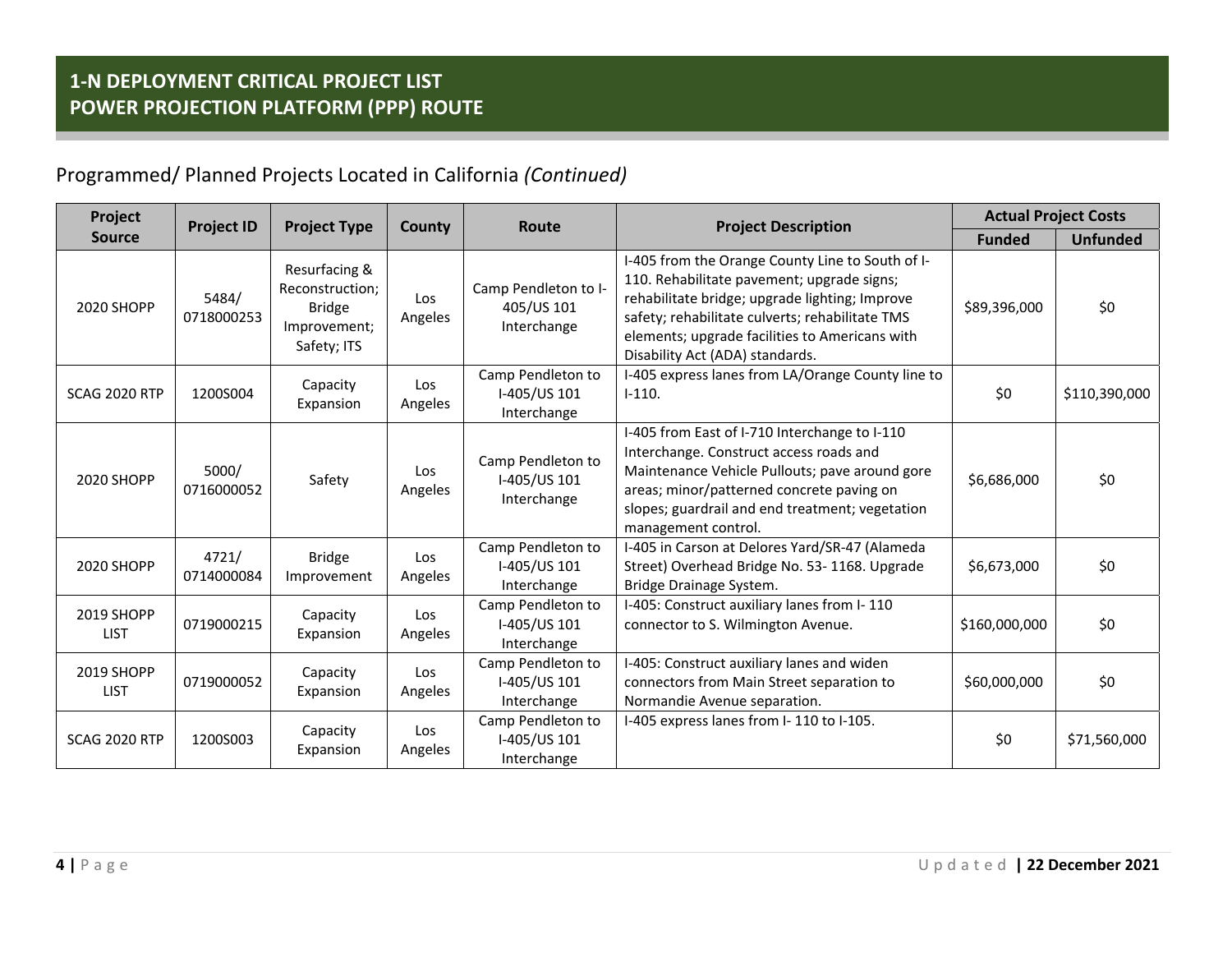| Project                                    |                       |                              |                |                                                  |                                                                                                                                                                                                                                                                                                      | <b>Actual Project Costs</b> |                 |
|--------------------------------------------|-----------------------|------------------------------|----------------|--------------------------------------------------|------------------------------------------------------------------------------------------------------------------------------------------------------------------------------------------------------------------------------------------------------------------------------------------------------|-----------------------------|-----------------|
| <b>Source</b>                              | <b>Project ID</b>     | <b>Project Type</b>          | County         | <b>Route</b>                                     | <b>Project Description</b>                                                                                                                                                                                                                                                                           | <b>Funded</b>               | <b>Unfunded</b> |
| 2020 SHOPP                                 | 5227/<br>0717000063   | Safety                       | Los<br>Angeles | Camp Pendleton to<br>I-405/US 101<br>Interchange | I-405 from I-110 Interchange to North of I-105<br>Interchange. Construct maintenance vehicle<br>pullouts; access road; rock blanket at islands and<br>between ramps and upgrade irrigation systems.                                                                                                  | \$7,190,000                 | \$0             |
| <b>SCAG 2020</b><br>RTP;<br>SCAG 2019 FTIP | 1163S014/<br>LA0G1562 | Capacity<br>Expansion        | Los<br>Angeles | Camp Pendleton to<br>I-405/US 101<br>Interchange | I-405: Add auxiliary lanes along I-405 NB and SB<br>between SR-91 (Artesia Blvd) and I-105 to<br>alleviate congestion and improve operations.                                                                                                                                                        |                             | \$51,466,000    |
| 2020 SHOPP                                 | 5490/<br>0718000307   | <b>Bridge</b><br>Improvement | Los<br>Angeles | Camp Pendleton to<br>I-405/US 101<br>Interchange | I-405 in Lawndale at Route 107 (Hawthorne Blvd)<br>Undercrossing Bridge No. 53-1231.<br>Seismic retrofit of bridge and upgrade facilities to<br>ADA standards.                                                                                                                                       | \$9,997,000                 | \$0             |
|                                            | None<br>Assigned      | Capacity<br>Expansion        |                |                                                  |                                                                                                                                                                                                                                                                                                      | \$21,510,000                | \$0             |
| 2019 SHOPP<br><b>LIST</b>                  | 0718000183            | Capacity<br>Expansion        | Los<br>Angeles | Camp Pendleton to<br>I-405/US 101<br>Interchange | NB I-405 from Inglewood Avenue to Rosecrans<br>Avenue, add auxiliary lane.                                                                                                                                                                                                                           | \$13,010,000                | \$0             |
| 2020 SHOPP                                 | 5410/<br>0719000039   | <b>ITS</b>                   | Los<br>Angeles | Camp Pendleton to<br>I-405/US 101<br>Interchange | I-405 on various routes at various locations.<br>Rehabilitate and add new TMS elements and<br>upgrade the communication system at the Los<br>Angeles Regional Transportation Management<br>Center. Based on Mileposts, this is located<br>between Rosecrans Avenue (Exit 43) and SR-90<br>(Exit 50). | \$46,673,000                | \$0             |
| <b>SCAG 2020 RTP</b>                       | 1200S002              | Capacity<br>Expansion        | Los<br>Angeles | Camp Pendleton to<br>I-405/US 101<br>Interchange | I-405 express lanes from I-105 to I-10.                                                                                                                                                                                                                                                              | \$0                         | \$70,880,000    |
| <b>SCAG 2020</b><br>RTP;<br>SCAG 2019 FTIP | 1162S012              | Capacity<br>Expansion        | Los<br>Angeles | Camp Pendleton to<br>I-405/US 101<br>Interchange | I-405 Sepulveda Pass (Phase 1) Express Lanes<br>from I-10 to US-101.                                                                                                                                                                                                                                 | \$2,500,000                 | \$257,500,000   |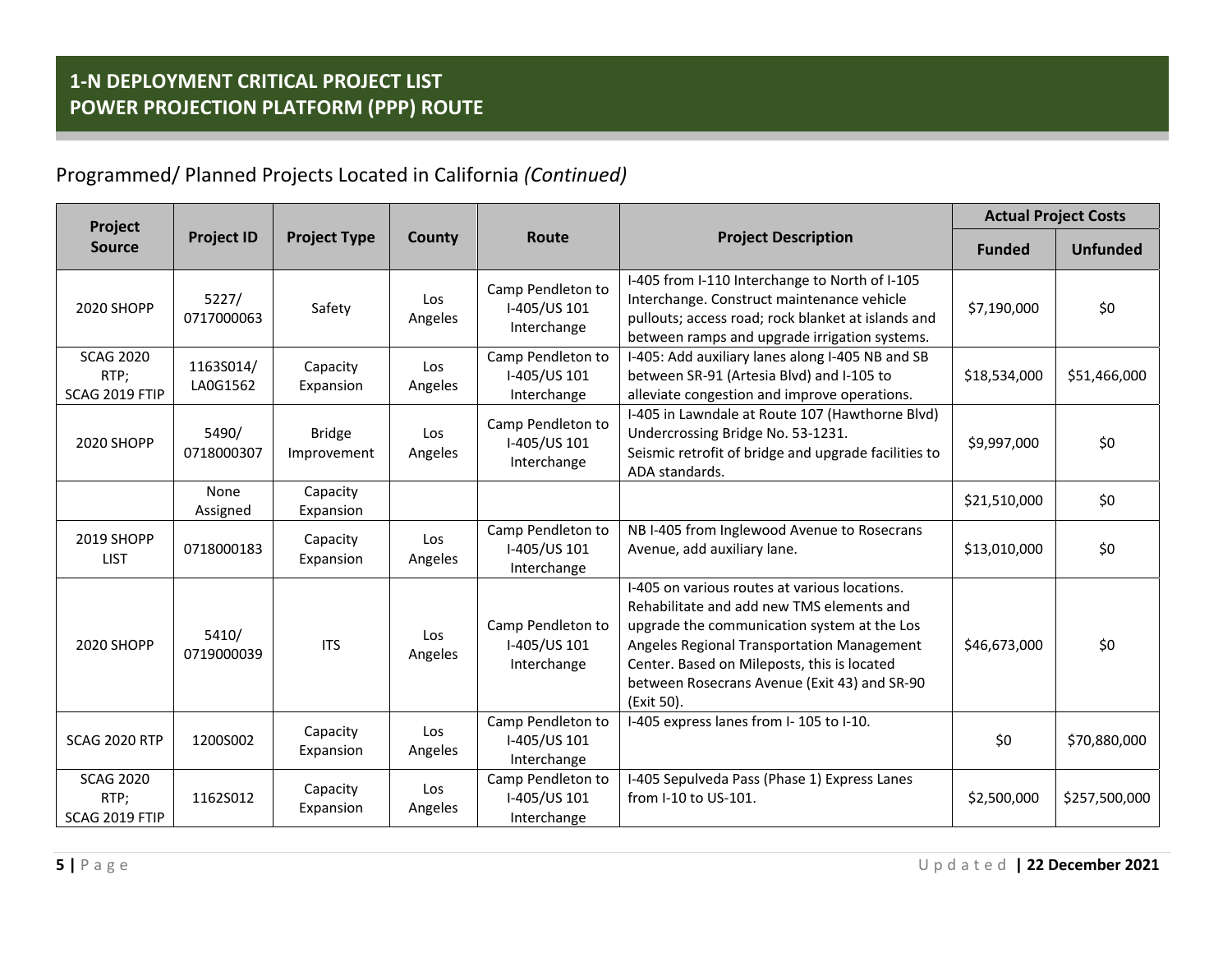| Project                                 | <b>Project ID</b><br><b>Project Type</b> |                                                                                       | <b>County</b>     | <b>Project Description</b><br>Route                 |                                                                                                                                                                                                                                                                                  | <b>Actual Project Costs</b> |                 |
|-----------------------------------------|------------------------------------------|---------------------------------------------------------------------------------------|-------------------|-----------------------------------------------------|----------------------------------------------------------------------------------------------------------------------------------------------------------------------------------------------------------------------------------------------------------------------------------|-----------------------------|-----------------|
| <b>Source</b>                           |                                          |                                                                                       |                   |                                                     |                                                                                                                                                                                                                                                                                  | <b>Funded</b>               | <b>Unfunded</b> |
| <b>SCAG 2020 RTP;</b><br>SCAG 2019 FTIP | 101012/<br><b>LARE1701A</b>              | <b>ITS</b>                                                                            | Los<br>Angeles    | Camp Pendleton<br>to<br>I-405/US 101<br>Interchange | I-405 Sepulveda Pass from I-10 to US-101.<br>Implement dynamic corridor ramp metering<br>system. Improve traffic movement and access to<br>freeway. The system will adjust traffic according<br>to current capacity restrictions caused by<br>incidents or recurrent congestion. | \$2,320,000                 | \$0             |
| 2020 SHOPP                              | 5382/<br>0718000123                      | Resurfacing<br>and<br>Reconstruction;<br><b>Bridge</b><br>Improvement;<br>Safety; ITS | Los<br>Angeles    | Camp Pendleton<br>to<br>I-405/US 101<br>Interchange | I-405 from Wilshire Blvd to Victory Blvd.<br>Rehabilitate roadway; culverts; replace bridge<br>approach/departure slabs; overhead sign<br>structures and sign panels; upgrade TMS<br>elements, guardrail, and upgrade facilities to<br>ADA standards.                            | \$153,825,000               | \$0             |
| 2020 SHOPP                              | 2681/<br>0717000022                      | Capacity<br>Expansion;<br>Interchange<br>Improvement                                  | Los<br>Angeles    | Camp Pendleton<br>to<br>I-405/US 101<br>Interchange | I-405 at the Ventura Boulevard Interchange in<br>Sherman Oaks. Widen the SB on-ramp from<br>Ventura Boulevard to two lanes plus an HOV<br>lane.                                                                                                                                  | \$7,336,000                 | \$0             |
| 2019 SHOPP<br><b>LIST</b>               | 1L290/<br>1L670 - WPS                    | Resurfacing<br>and<br>Reconstruction:<br>Geometry;<br>Safety                          | San<br>Bernardino | 29 Palms to<br>I-405/US 101<br>Interchange          | SR-62 from East Yucca Valley town limits to<br>Bermuda Avenue. Restripe existing two-way left-<br>turn lane to median islands and install ground-in<br>rumble strips (15.1/17.5). Seal coat pavement<br>and perform dig-outs (15.1/29.3).                                        | \$7,033,000                 | \$0             |
| SCAG 2020 RTP                           | 4160013                                  | Geometry                                                                              | San<br>Bernardino | 29 Palms to<br>I-405/US 101<br>Interchange          | SR-62 operational improvements including signal<br>and intersection modifications from East Yucca<br>Valley town limits to West 29-Palms City limits.                                                                                                                            | \$0                         | \$768,000       |
| <b>SCAG 2020 RTP</b>                    | 4160016                                  | Geometry                                                                              | San<br>Bernardino | 29 Palms to<br>I-405/US 101<br>Interchange          | SR-62 operational improvements including signal<br>and intersection modifications from SR-247 to<br>East Yucca Valley town limits.                                                                                                                                               | \$0                         | \$1,463,000     |
| <b>SCAG 2020 RTP</b>                    | 4A01383                                  | Capacity<br>Expansion                                                                 | San<br>Bernardino | 29 Palms to<br>I-405/US 101<br>Interchange          | Widen SR-62 from Fairway Drive (West Yucca<br>Valley city limits) to SR-247 from 4 to 6 lanes.                                                                                                                                                                                   | \$0                         | \$26,051,000    |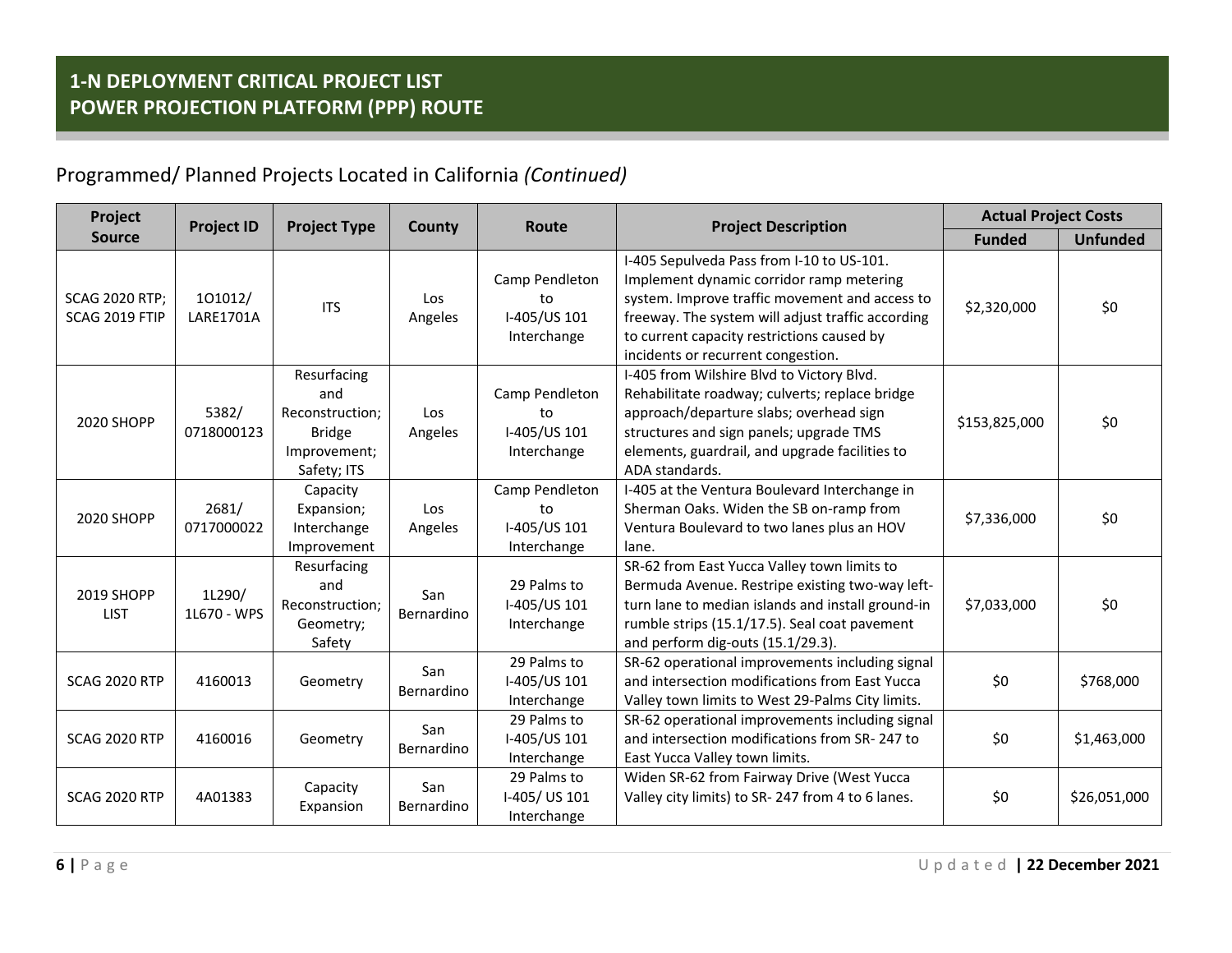| Project                                                     | <b>Project ID</b><br><b>Project Type</b> |                       | County                | Route                                      | <b>Project Description</b>                                                                                                                                                                                                                                                              | <b>Actual Project Costs</b> |                 |
|-------------------------------------------------------------|------------------------------------------|-----------------------|-----------------------|--------------------------------------------|-----------------------------------------------------------------------------------------------------------------------------------------------------------------------------------------------------------------------------------------------------------------------------------------|-----------------------------|-----------------|
| <b>Source</b>                                               |                                          |                       |                       |                                            |                                                                                                                                                                                                                                                                                         | <b>Funded</b>               | <b>Unfunded</b> |
| 2020 SHOPP                                                  | 3012M/<br>0818000121                     | ITS; Safety           | San<br>Bernardino     | 29 Palms to<br>I-405/US 101<br>Interchange | Near Yucca Valley on Route 62. Install<br>changeable message signs; guardrail shielding;<br>and Maintenance Vehicle Pullouts. Other<br>locations on Routes 40; 58; 62; and 95 are also<br>mentioned.                                                                                    | \$17,067,000                | \$0             |
| <b>SCAG 2020 RTP</b>                                        | 4160015                                  | Capacity<br>Expansion | San<br>Bernardino     | 29 Palms to<br>I-405/US 101<br>Interchange | Widen SR-62 from Riverside County line to Yucca<br>Valley town limits from 4 to 6 lanes.                                                                                                                                                                                                | \$0                         | \$36,446,000    |
| <b>SCAG 2020 RTP;</b><br><b>SCAG</b><br><b>FREIGHTWORKS</b> | 3TK04MA12                                | Capacity<br>Expansion | Riverside             | 29 Palms to<br>I-405/US 101<br>Interchange | I-10 truck lane construction: add/construct new<br>EB truck climbing lane from San Bernardino<br>County line to I-10/ SR-60 junction.                                                                                                                                                   | \$0                         | \$35,709,000    |
| 2020 STIP;<br>SCAG 2019 FTIP                                | 3009Q/<br>20179901                       | Capacity<br>Expansion | San<br>Bernardino     | 29 Palms to<br>I-405/US 101<br>Interchange | I-10 EB Truck Climbing Lane: Continue the<br>existing EB truck climbing lane on I-10 from the<br>16th Street Bridge (in Yucaipa) to east of the<br>County Line Road undercrossing; 3 miles.                                                                                             | \$34,596,000                | \$0             |
| 2020 STIP;<br>SCAG 2019 FTIP                                | 3010N/<br>3016P/<br>20159903             | Capacity<br>Expansion | San<br>Bernardino     | 29 Palms to<br>I-405/US 101<br>Interchange | I-10 Corridor Express Lane Widening (Contract<br>2): Implement 2 express lanes in each direction<br>from I-10/I-15 to California Street; 1 express lane<br>in each direction from California Street to Ford<br>Street in Redlands.                                                      | \$1,214,607,000             | \$0             |
| <b>SCAG 2020 RTP</b>                                        | 4160017                                  | Capacity<br>Expansion | San<br>Bernardino     | 29 Palms to<br>I-405/US 101<br>Interchange | SR-210 from I-215 to I-10: add HOV lane.                                                                                                                                                                                                                                                | \$0                         | \$178,780,000   |
| 2020 STIP;<br>SCAG 2019 FTIP                                | 195N/20111<br>625                        | Capacity<br>Expansion | San<br>Bernardin<br>o | 29 Palms to<br>I-405/US 101<br>Interchange | SR-210 Lane Addition; add 1 mixed flow lane in<br>each direction from East Highland Avenue to San<br>Bernardino Avenue (Redlands). Includes auxiliary<br>lanes between Base Line Street and<br>W. 5th Street, acceleration and deceleration lane<br>additions, and road rehabilitation. | \$181,780,000               | \$0             |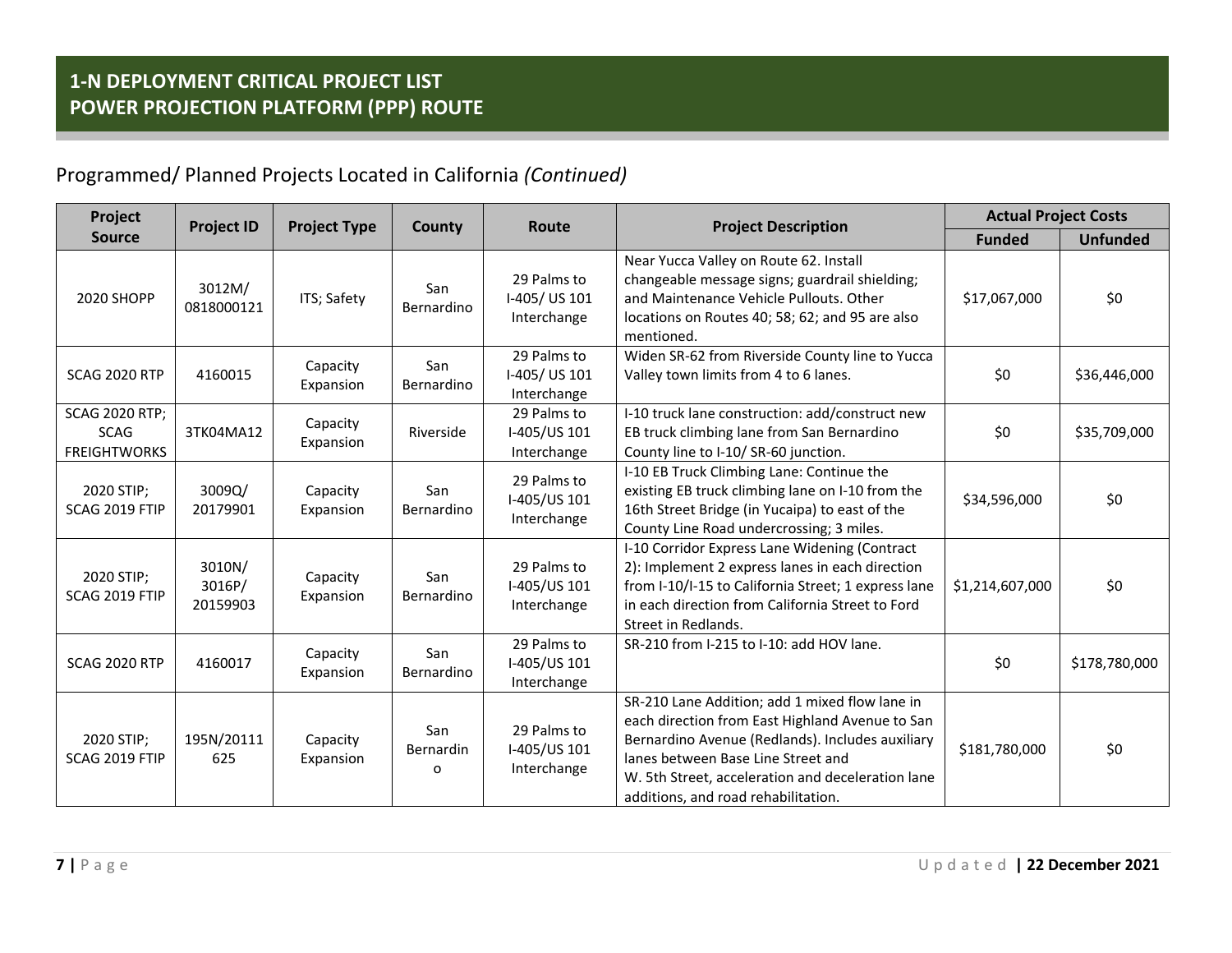| Project           |                                    |                                                                             |                   |                                            |                                                                                                                                                                                                                                                 | <b>Actual Project Costs</b> |                 |
|-------------------|------------------------------------|-----------------------------------------------------------------------------|-------------------|--------------------------------------------|-------------------------------------------------------------------------------------------------------------------------------------------------------------------------------------------------------------------------------------------------|-----------------------------|-----------------|
| <b>Source</b>     | <b>Project ID</b>                  | <b>Project Type</b>                                                         | County            | Route                                      | <b>Project Description</b>                                                                                                                                                                                                                      | <b>Funded</b>               | <b>Unfunded</b> |
| SCAG 2019 FTIP    | 201107                             | <b>Bridge</b><br>Improvement;<br>Capacity<br>Expansion                      | San<br>Bernardino | 29 Palms to<br>I-405/US 101<br>Interchange | Cherry Avenue Widening from South Highland<br>Avenue to I-15 (2 to 6 Lanes). Cherry Avenue<br>goes under the PPP Route (SR-210).                                                                                                                | \$3,375,000                 | \$0             |
| 2020 SHOPP        | 5400/07180<br>00158                | ITS; Safety                                                                 | Los<br>Angeles    | 29 Palms to<br>I-405/US 101<br>Interchange | I-210 on various routes at various locations.<br>Rehabilitate TMS elements, install guardrail, and<br>improve highway worker safety. Based on<br>milepost information, this is in the vicinity of<br>Lone Hill Avenue to SR-66 (Foothill Blvd). | \$10,413,000                | \$0             |
|                   | None<br>Assigned -<br><b>SHOPP</b> | Capacity<br>Expansion                                                       |                   |                                            |                                                                                                                                                                                                                                                 | \$20,010,000                | \$0             |
| <b>2020 SHOPP</b> | 5516/07190<br>00020                | <b>Bridge</b><br>Improvement;<br>Non-Highway -<br>Storm Water<br>Mitigation | Los<br>Angeles    | 29 Palms to<br>I-405/US 101<br>Interchange | I-210 at North Vernon Avenue in Azusa. Upgrade<br>pump plant, Drainage System Restoration, 1<br>Culvert.                                                                                                                                        | \$3,875,000                 | \$0             |
| 2020 SHOPP        | 5026/07160<br>00082                | <b>Bridge</b><br>Improvement                                                | Los<br>Angeles    | 29 Palms to<br>I-405/US 101<br>Interchange | I-210 in Irwindale, on the San Gabriel River<br>Bridge No. 53-1867. Reconstruct hinge<br>diaphragms at hinge 4 and 6, upgrade bridge<br>railing and reinstall electroliers.                                                                     | \$28,707,000                | \$0             |
|                   | None<br>Assigned -<br><b>SHOPP</b> | Capacity<br>Expansion                                                       |                   |                                            |                                                                                                                                                                                                                                                 | \$55,010,000                | \$0             |
| 2020 SHOPP        | 5386/07180<br>00137                | <b>Bridge</b><br>Improvement                                                | Los<br>Angeles    | 29 Palms to<br>I-405/US 101<br>Interchange | I-210 from West of Foothill Blvd to Hill Avenue<br>(La Canada Flintridge to Pasadena). Seismic<br>retrofit of Orange Grove Blvd.<br>Overcrossing No. 53-2195, rehabilitate culverts,<br>and irrigation system/landscaping.                      | \$17,836,000                | \$0             |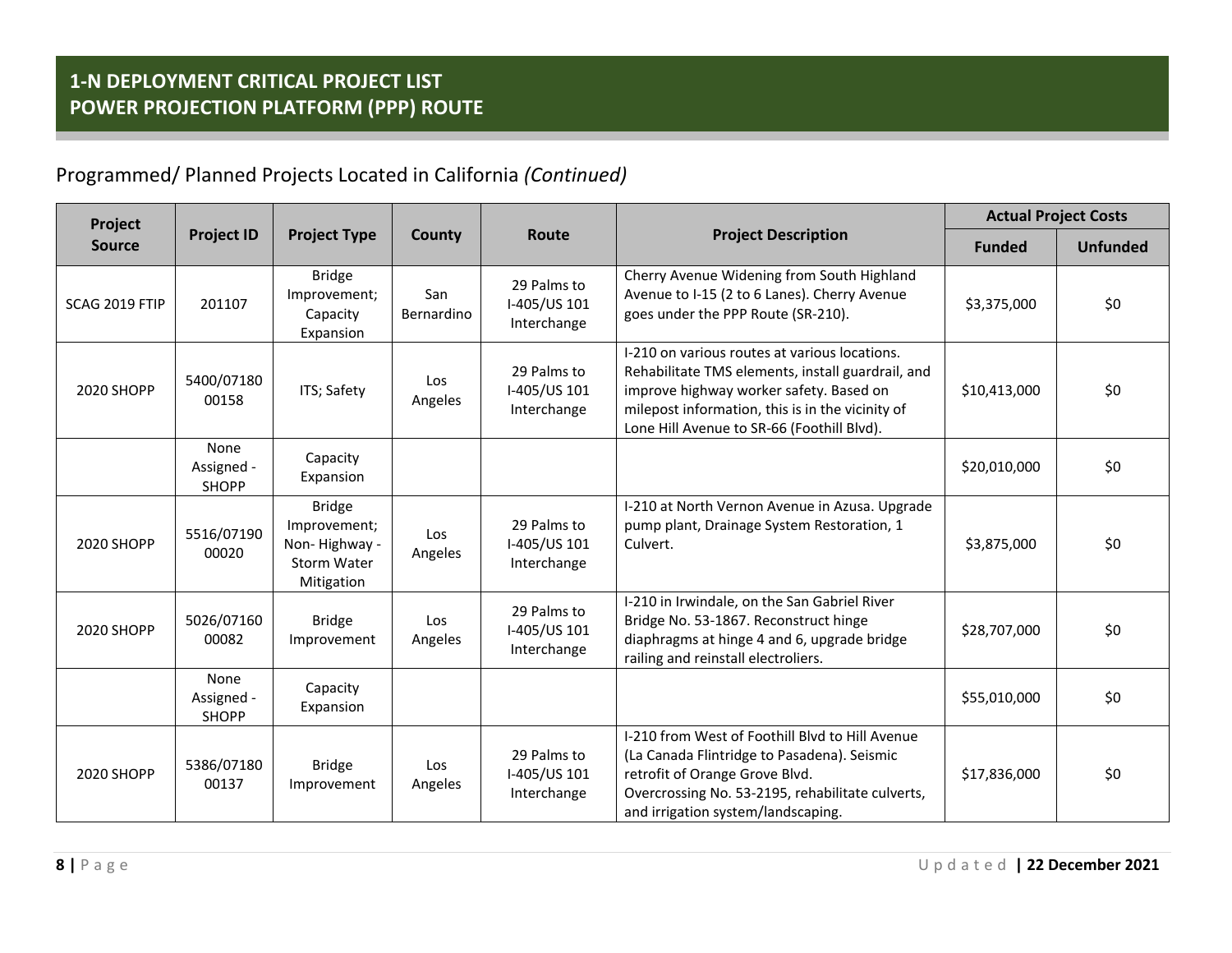| Project       | <b>Project ID</b>               |                              |                | Route                                                    | <b>Project Description</b>                                                                                                                                                                                                                                                                                  | <b>Actual Project Costs</b> |                 |
|---------------|---------------------------------|------------------------------|----------------|----------------------------------------------------------|-------------------------------------------------------------------------------------------------------------------------------------------------------------------------------------------------------------------------------------------------------------------------------------------------------------|-----------------------------|-----------------|
| <b>Source</b> |                                 | <b>Project Type</b>          | County         |                                                          |                                                                                                                                                                                                                                                                                                             | <b>Funded</b>               | <b>Unfunded</b> |
| 2020 SHOPP    | 5222/<br>0717000052             | <b>ITS</b>                   | Los<br>Angeles | 29 Palms to<br>I-405/US 101<br>Interchange               | Route 134 from Route 170 to I-210/710; Route 2 at<br>Route 134 (R18.7); I-10 at I-5/10; and US-101 near<br>Pleasant Valley Road. Upgrade TMS elements<br>including closed-circuit TV cameras, ramp metering<br>systems, vehicle detection systems, highway<br>advisory radio, and changeable message signs. | \$12,973,000                | \$0             |
| 2020 SHOPP    | 5003/0716000055                 | <b>Bridge</b><br>Improvement | Los<br>Angeles | 29 Palms to<br>I-405/US 101<br>Interchange               | SR-134 at the Arroyo Seco Bridge No. 53-0166.<br>Replace/upgrade bridge railing.                                                                                                                                                                                                                            | \$14,630,000                | \$0             |
|               | None Assigned-<br><b>SHOPP</b>  | Capacity<br>Expansion        |                |                                                          |                                                                                                                                                                                                                                                                                                             | \$8,000,000                 | \$0             |
|               | None Assigned -<br><b>SHOPP</b> | Capacity<br>Expansion        |                |                                                          |                                                                                                                                                                                                                                                                                                             | \$80,000,000                | \$0             |
| 2020 SHOPP    | 5221/<br>0717000054             | <b>ITS</b>                   | Los<br>Angeles | 29 Palms to<br>I-405/US 101<br>Interchange               | US-101 from I-5/I-10 to I-405; Route 2 at Route 134<br>(R18.7); and I-10 at I-5/10. Upgrade TMS elements<br>including closed-circuit TV cameras; ramp metering<br>systems; vehicle detection stations; highway<br>advisory radio; and changeable message signs.                                             | \$15,202,000                | \$0             |
| 2020 SHOPP    | 5363/<br>0718000070             | Safety                       | Los<br>Angeles | I-405/US 101<br>Interchange to<br>the Port of<br>Hueneme | US-101 from south of Vineland Ave to North of<br>Winnetka Avenue Enhance highway worker safety<br>by paving areas beyond the gore; constructing<br>maintenance vehicle pullouts; installing gates;<br>fences; cable railing; and relocating controller<br>cabinets.                                         | \$8,196,000                 | \$0             |
|               | None Assigned -<br><b>SHOPP</b> | Capacity<br>Expansion        |                |                                                          |                                                                                                                                                                                                                                                                                                             | \$22,200,000                | \$0             |
|               | None Assigned -<br><b>SHOPP</b> | Capacity<br>Expansion        |                |                                                          |                                                                                                                                                                                                                                                                                                             | \$12,800,000                | \$0             |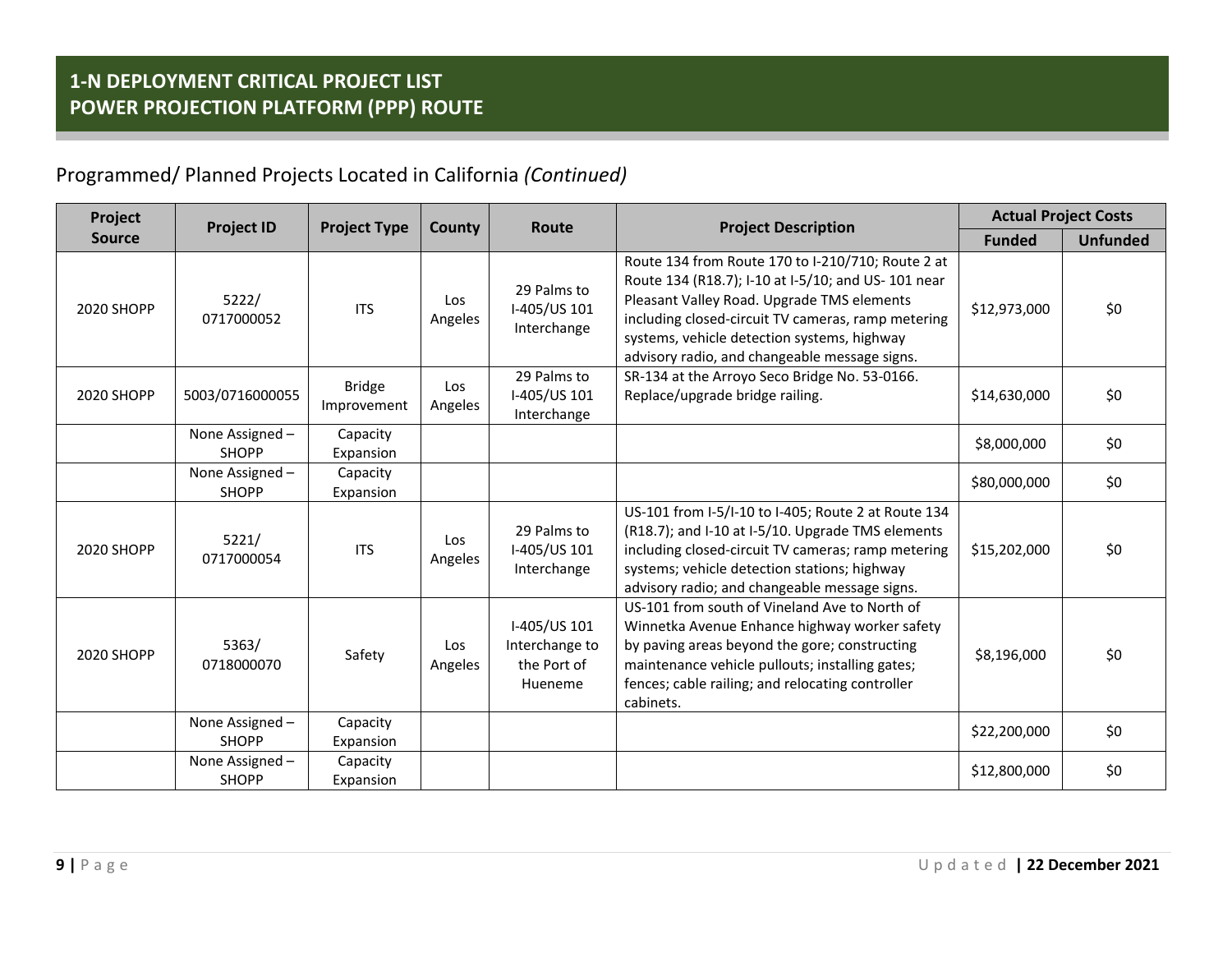| Project                                                     | <b>Project ID</b>   | <b>Project Type</b>                                                                   |         | Route                                                    |                                                                                                                                                                                                                                                                                 | <b>Actual Project Costs</b> |                 |
|-------------------------------------------------------------|---------------------|---------------------------------------------------------------------------------------|---------|----------------------------------------------------------|---------------------------------------------------------------------------------------------------------------------------------------------------------------------------------------------------------------------------------------------------------------------------------|-----------------------------|-----------------|
| <b>Source</b>                                               |                     |                                                                                       | County  |                                                          | <b>Project Description</b>                                                                                                                                                                                                                                                      | <b>Funded</b>               | <b>Unfunded</b> |
| <b>SCAG 2020 RTP;</b><br><b>SCAG</b><br><b>FREIGHTWORKS</b> | VEN011205           | Capacity<br>Expansion;<br><b>Bridge</b><br>Improvement;<br>Interchange<br>Improvement | Ventura | I-405/US 101<br>Interchange to<br>the Port of<br>Hueneme | US-101 Improvements: LA Co. Line to Moorpark<br>Rd; convert aux lanes to mixed flow lanes; add 1<br>lane in each direction; realign ramps; construct<br>soundwalls; widen 3 bridges. Improve US- 101/SR-<br>23 connectors.<br>Short time horizon.                               | \$47,110,000                | \$0             |
| <b>SCAG 2020 RTP</b>                                        | 5160001             | Capacity<br>Expansion                                                                 | Ventura | I-405/US 101<br>Interchange to<br>the Port of<br>Hueneme | US-101: Add 1 HOV lane in each direction from<br>LA/Ventura County Line to SR-33.                                                                                                                                                                                               | \$140,000,000               | \$560,000,000   |
| <b>2020 SHOPP</b>                                           | 5231/<br>0717000108 | Safety                                                                                | Ventura | I-405/US 101<br>Interchange to<br>the Port of<br>Hueneme | US-101 from 0.2 miles south of Lakeview Canyon<br>Road to Hobson Road undercrossing. Upgrade<br>guardrails; end treatments; bridge connections;<br>and add vegetation control under guardrails.<br>Remove and replace dikes.                                                    | \$12,335,000                | \$0             |
| 2020 SHOPP                                                  | 5082/<br>0716000225 | Safety                                                                                | Ventura | I-405/US 101<br>Interchange to<br>the Port of<br>Hueneme | US-101 from 0.2 miles north of Westlake Boulevard<br>to 0.3 miles north of Hobson Road. Upgrade<br>guardrails; end treatments; bridge connections;<br>and add vegetation control under guardrails.<br>Remove and replace dikes.                                                 | \$14,810,000                | \$0             |
| <b>2020 SHOPP</b>                                           | 5030/<br>0716000086 | Safety                                                                                | Ventura | I-405/US 101<br>Interchange to<br>the Port of<br>Hueneme | US-101 from Hampshire Road to 0.3 miles north of<br>Camarillo Springs Road. Construct access trails and<br>maintenance vehicle pullouts; relocate irrigation<br>facilities; install access gates; railings and<br>breakaway post sleeves; pave gore; narrow and<br>slope areas. | \$9,550,000                 | \$0             |
| 2020 SHOPP                                                  | 5081/<br>0716000220 | Resurfacing<br>and<br>Reconstruction                                                  | Ventura | I-405/US 101<br>Interchange to<br>the Port of<br>Hueneme | US-101 from Wendy Drive to Pleasant Valley Road;<br>at the NB and SB commercial vehicle enforcement<br>facilities. Replace concrete slabs and repair and<br>replace asphalt concrete.                                                                                           | \$4,434,000                 | \$0             |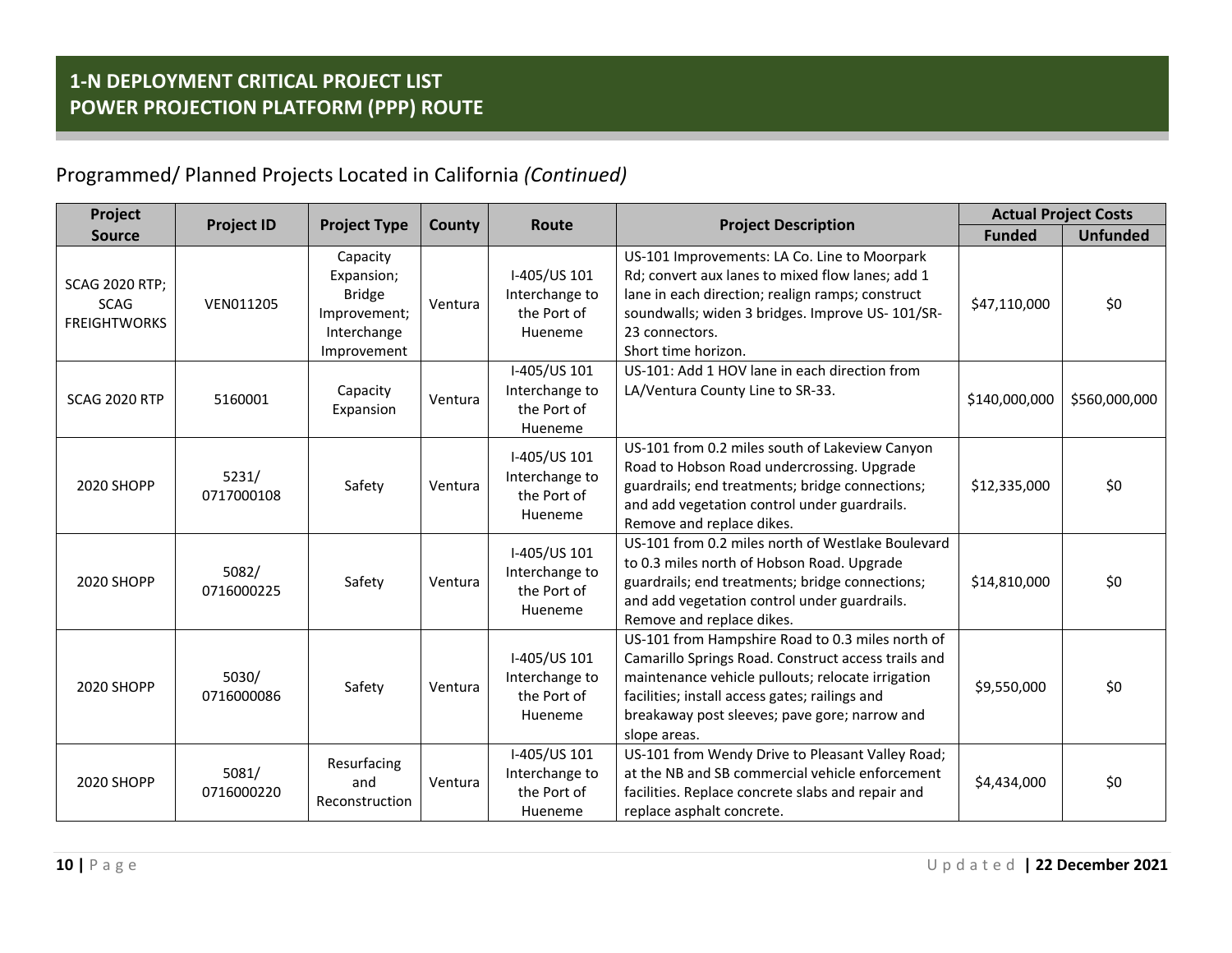| Project<br><b>Project ID</b>                      |                          | <b>Project Type</b>                                    | County  | <b>Route</b>                                             |                                                                                                                                                                                                                            |               | <b>Actual Project Costs</b> |  |
|---------------------------------------------------|--------------------------|--------------------------------------------------------|---------|----------------------------------------------------------|----------------------------------------------------------------------------------------------------------------------------------------------------------------------------------------------------------------------------|---------------|-----------------------------|--|
| <b>Source</b>                                     |                          |                                                        |         |                                                          | <b>Project Description</b>                                                                                                                                                                                                 | <b>Funded</b> | <b>Unfunded</b>             |  |
|                                                   | None Assigned<br>- SHOPP | Capacity<br>Expansion                                  |         |                                                          |                                                                                                                                                                                                                            | \$36,400,000  | \$0                         |  |
| <b>SCAG 2019</b><br>FTIP;<br><b>SCAG 2020 RTP</b> | VEN131206/<br>0718000242 | Capacity<br>Expansion; ITS                             | Ventura | I-405/US 101<br>Interchange to<br>the Port of<br>Hueneme | US-101 from Santa Rosa Road (Exit 52) to Central<br>Avenue (Exit 57). Add 7 miles of auxiliary lanes<br>between interchanges and ramp metering<br>(operational improvements only) within the city<br>limits of Camarillo.  | \$3,000,000   | \$0                         |  |
| <b>SCAG 2020 RTP</b>                              | 5160005                  | Capacity<br>Expansion                                  | Ventura | I-405/US 101<br>Interchange to<br>the Port of<br>Hueneme | US-101: Add auxiliary lanes from Flynn off-ramp to<br>north of Johnson Drive.                                                                                                                                              | \$0           | \$229,175,000               |  |
| <b>SCAG 2019</b><br>FTIP;<br><b>SCAG 2020 RTP</b> | VEN131201                | Capacity<br>Expansion                                  | Ventura | I-405/US 101<br>Interchange to<br>the Port of<br>Hueneme | US-101 Widening PA&ED Only. Study widening<br>alternatives such as 1 or 2 HOT or HOV lanes or<br>operational improvements. based on given MP,<br>project is located between N. Del Norte Blvd and<br>SR-33 (Ojai Freeway). | \$17,497,000  | \$0                         |  |
|                                                   | None Assigned<br>- SHOPP | Capacity<br>Expansion                                  |         |                                                          |                                                                                                                                                                                                                            | \$29,400,000  | \$0\$                       |  |
|                                                   | None Assigned<br>- SHOPP | Capacity<br>Expansion                                  |         |                                                          |                                                                                                                                                                                                                            | \$22,400,000  | \$0                         |  |
| <b>SCAG 2020 RTP</b>                              | 5A0722                   | Capacity<br>Expansion;<br><b>Bridge</b><br>Improvement | Ventura | I-405/US 101<br>Interchange to<br>the Port of<br>Hueneme | Victoria Avenue: Widening Improvement A, widen<br>from 4 lanes to 6 lanes (total both directions -<br>including bridge) from Gonzales Road to Ventura<br>City limits.                                                      | \$0           | \$16,500,000                |  |
| <b>SCAG 2020 RTP</b>                              | 5A0726                   | Capacity<br>Expansion                                  | Ventura | I-405/US 101<br>Interchange to<br>the Port of<br>Hueneme | Victoria Avenue: Widening Improvement B, widen<br>from 4 lanes to 6 lanes (total both directions) from<br>Gonzales Road to Oxnard City.                                                                                    | \$0           | \$8,437,000                 |  |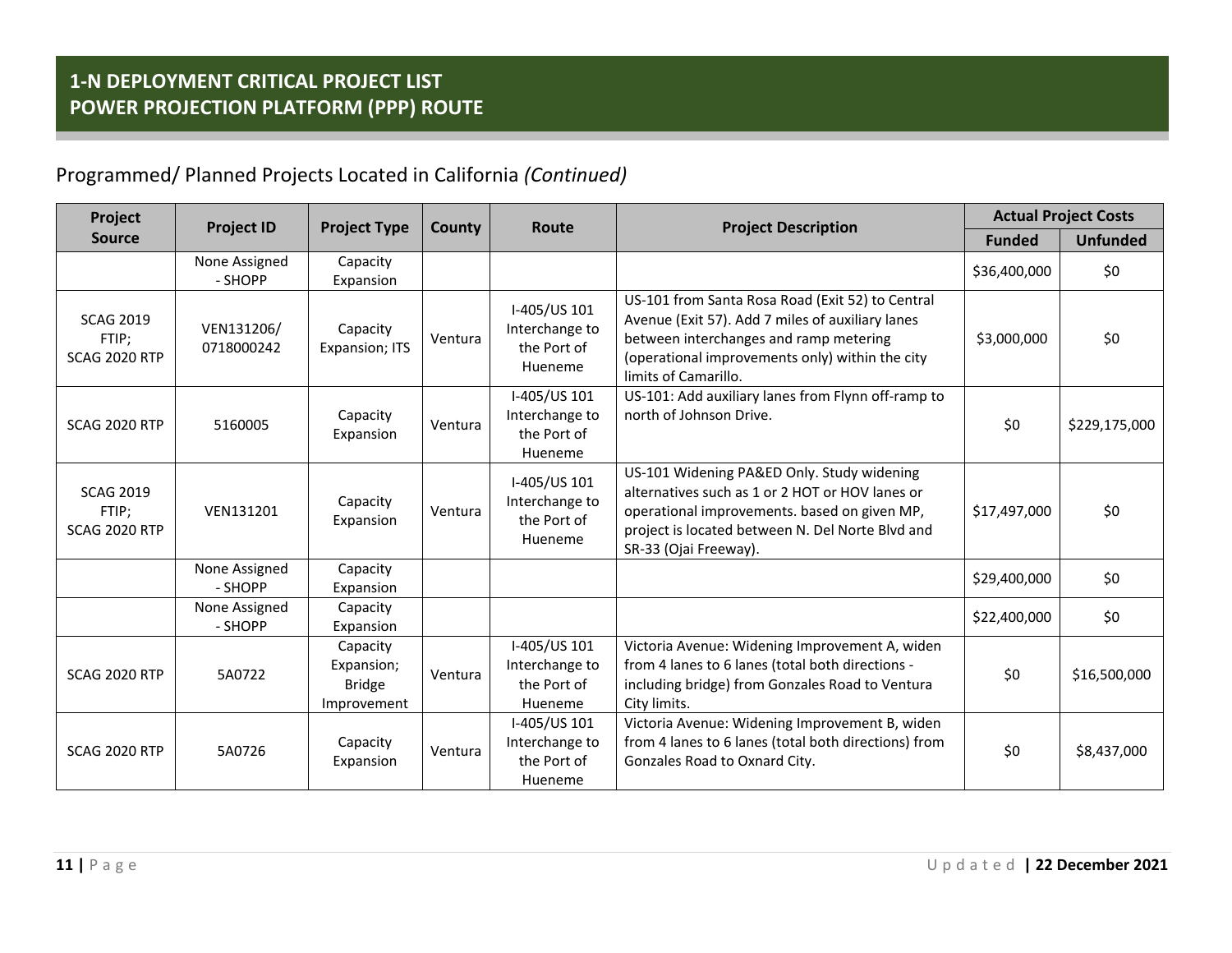#### Recommended Potential Projects in California

| Deficient Roadway/  | <b>Project Type</b> | Location                                                                                   | Length (Miles)/            | <b>Total Cost</b> |
|---------------------|---------------------|--------------------------------------------------------------------------------------------|----------------------------|-------------------|
| <b>Structure</b>    |                     |                                                                                            | <b>Project Description</b> | <b>Estimate</b>   |
| CA 73               | Pavement            | CA 73 from Bonita Canyon Drive to MacArthur Drive                                          | 1.18                       | \$21,933,450      |
| CA 73               | Pavement            | CA 73 from Jamboree Road to Birch Street                                                   | 0.63                       | \$11,533,500      |
| CA 73               | Pavement            | CA 73 from I-405 overpass to I-405 Merge/Diverge at Fairview Road                          | 0.19                       | \$3,473,910       |
| $I-405$             | Pavement            | I-405 from East of Normandie Avenue to West of Normandie Avenue                            | 0.3                        | \$5,600,625       |
| $I-405$             | Pavement            | I-405 from East of SR-107/ Hawthorne Blvd to West of SR-107/Hawthorne Blvd                 | 0.4                        | \$16,603,950      |
| $I-405$             | Pavement            | I-405 from Marine Avenue to W. 135th Street                                                | 1.09                       | \$49,261,575      |
| $I-405$             | Pavement            | I-405 from W. 122nd Street to W Century Blvd                                               | 1.61                       | \$72,602,805      |
| $I-405$             | Pavement            | I-405 from S. Slauson Avenue to Port Road                                                  | 0.21                       | \$8,904,885       |
| $I-405$             | Pavement            | I-405 from Stanwood Drive to WB I-10 Ramp to NB I-405 Merge North                          | 0.7                        | \$30,915,885      |
| $I-405$             | Pavement            | I-405 from North of Pico Blyd to Wilshire Blyd                                             | 1.2                        | \$61,697,790      |
| <b>Indian Trail</b> | Pavement            | Indian Trail from Desert Queen Avenue to Adobe Road                                        | 0.23                       | \$1,491,706       |
| <b>Indian Trail</b> | Pavement            | Indian Trail from Amboy Road to Manana Drive                                               | 0.8                        | \$5,188,542       |
| CA 62               | Pavement            | CA 62 from San Bernardino/Riverside County Line to Paradise Avenue                         | 1.1                        | \$9,248,100       |
| CA 62               | Pavement            | CA 62 from 1.15 Miles North of Indian Canyon Drive to San Bernardino/Riverside County Line | 1.2                        | \$10,440,000      |
| $I-10$              | Pavement            | I-10 from West of Apache/Morongo Trail to East of Main Street                              | 2.1                        | \$75,192,360      |
| $I-10$              | Pavement            | I-10 from East Ramsey Street to Seminole Drive                                             | 1.5                        | \$51,153,100      |
| $I-10$              | Pavement            | I-10 from Desert Lawn to Drive to Champions                                                | 0.3                        | \$8,037,060       |
| $I - 10$            | Pavement            | I-10 from Cooper Drive to Cherry Valley Boulevard                                          | $\mathbf{1}$               | \$26,970,000      |
| $I-10$              | Pavement            | I-10 from West of I-10 EB Rest Area Ramp to West County Line Road                          | 1.3                        | \$34,764,330      |
| US-101              | Pavement            | US-101 from Louise Avenue to White Oak Avenue                                              | 0.5                        | \$10,363,875      |
| US-101              | Pavement            | US-101 from East of Canoga Avenue Exit (26B) to West of Canoga Avenue                      | 0.25                       | \$5,304,825       |
| US-101              | Pavement            | US-101 from SR 27 (Topanga Canyon Blvd) Exit 27B to West of Shoup Avenue                   | 0.6                        | \$9,804,900       |
| US-101              | Pavement            | US-101 from West of Valley Circle Blvd (Exit 29) to Parkway Calabasas (Exit 30)            | 0.7                        | \$26,757,720      |
| US-101              | Pavement            | US-101 from East of Mureau to Road to East of Las Virgenes Road                            | 1.3                        | \$49,764,000      |
| US-101              | Pavement            | US-101 from West of Las Virgenes Road Exit (32) to East of Liberty Canyon Road             | 1.19                       | \$24,177,300      |
| US-101              | Pavement            | US-101 from East of Kanan Road Exit to West of Kanan Road                                  | 0.41                       | \$7,808,250       |
| US-101              | Pavement            | US-101 from Reyes Adobe Road to West of Reyes Adobe Road                                   | 0.261                      | \$5,154,750       |
| US-101              | Pavement            | US-101 from West of Lindero Canyon Road Exit to LA/Ventura County Line                     | 0.42                       | \$9,135,000       |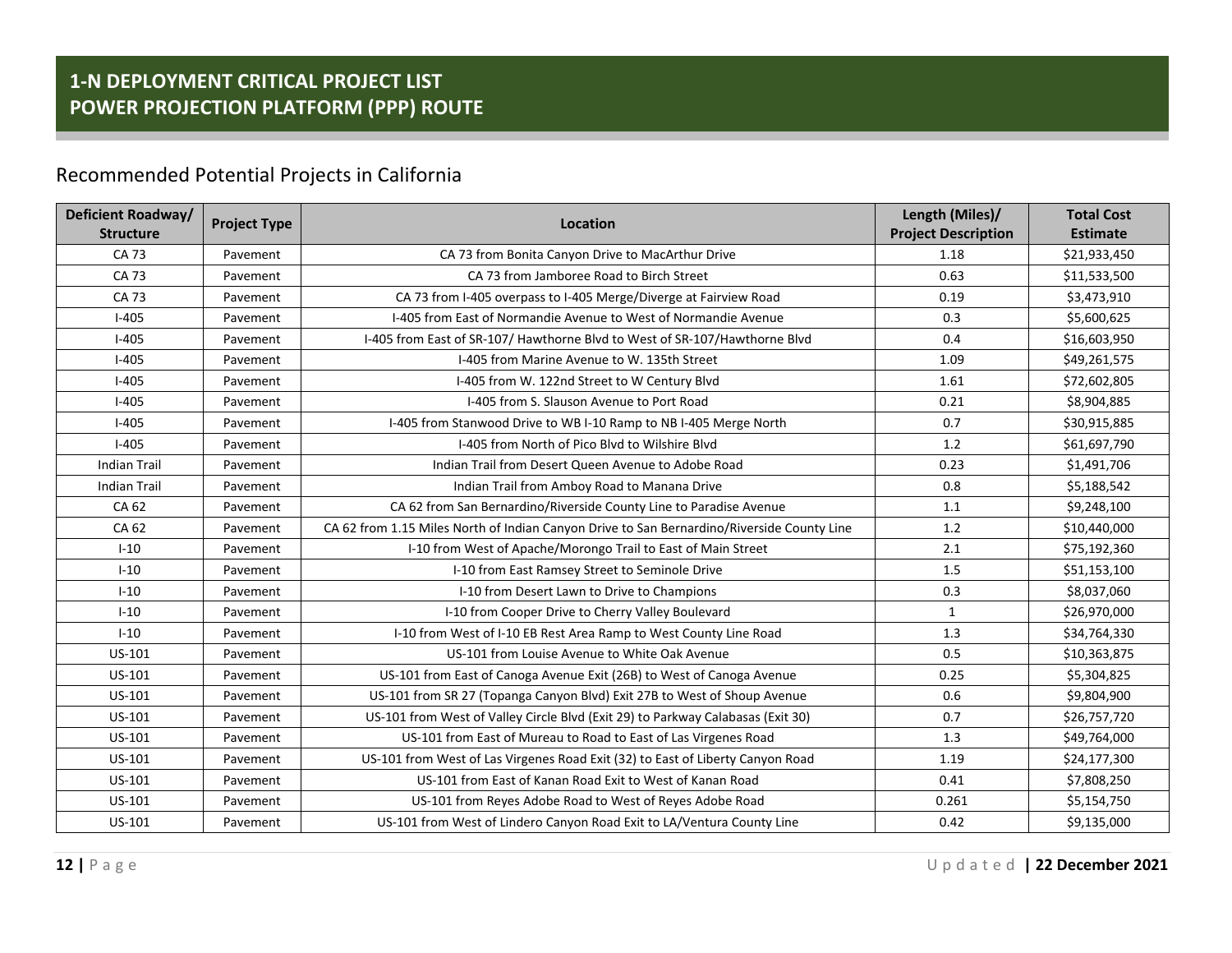| Deficient Roadway/<br><b>Structure</b> | <b>Project Type</b> | <b>Location</b>                                                                             | Length (Miles)/<br><b>Project Description</b>                     | <b>Total Cost</b><br><b>Estimate</b> |
|----------------------------------------|---------------------|---------------------------------------------------------------------------------------------|-------------------------------------------------------------------|--------------------------------------|
| US-101                                 | Pavement            | US-101 from LA and Ventura County Line to Lakeview Canyon                                   | 0.163                                                             | \$3,545,250                          |
| US-101                                 | Pavement            | US-101 from W Wilbur to Road to Lynn Road                                                   | 0.595                                                             | \$22,776,600                         |
| US-101                                 | Pavement            | US-101 from Conejo Creek to East of Santa Rosa Road (Exit 52)                               | 0.279                                                             | \$7,665,570                          |
| US-101                                 | Pavement            | US-101 from West of Santa Rosa Road to (Exit 52) to SR-34 (Lewis Road)                      | 1.075                                                             | \$27,274,500                         |
| Victoria Ave                           | Pavement            | Victoria Ave from Railroad Bridge (South of US-101) to US 101                               | 0.241                                                             | \$4,489,352                          |
| Victoria Ave                           | Pavement            | Victoria Ave from South of West Gonzales Road to North of West Gonzales Road                | 0.2                                                               | \$3,725,603                          |
| Victoria Ave                           | Pavement            | Victoria Ave from West 5th Street to North of West 5th Street                               | 0.2                                                               | \$4,470,724                          |
| Victoria Ave                           | Pavement            | Victoria Ave from W. Channel Islands Boulevard to South of Harbour Island Lane/Ketch Avenue | 0.5                                                               | \$11,176,809                         |
| <b>RIV I-10</b>                        | Congestion          | WB R0.75/R3.9                                                                               | 3.15                                                              | \$214,672,500                        |
| LA US-101                              | Congestion          | SB 9.31/15.96                                                                               | 6.619                                                             | \$451,084,850                        |
| LA US-101                              | Congestion          | NB 14.54/17.59                                                                              | 3.05                                                              | \$207,857,500                        |
| LA US-101                              | Congestion          | SB 19.4/21.39                                                                               | 1.99                                                              | \$135,618,500                        |
| BR#531052                              | <b>Bridge</b>       | US-101                                                                                      | <b>Prestressed Concrete:</b><br>Stringer/Multi-Beam               | \$15,142,755                         |
| BR #53 1074R                           | <b>Bridge</b>       | SR 134                                                                                      | Steel:<br>Stringer/Multi-Beam                                     | \$21,963,544                         |
| BR #53 1075R                           | <b>Bridge</b>       | $I-5/US-101$                                                                                | Steel;<br>Stringer/Multi-Beam                                     | \$45,287,216                         |
| BR#531175                              | <b>Bridge</b>       | $I - 405$                                                                                   | Continuously<br><b>Reinforced Concrete:</b><br>Box Beam or Girder | \$26,673,487                         |
| BR#531179                              | <b>Bridge</b>       | $I-405$                                                                                     | Continuously<br>Reinforced Concrete;<br>Box Beam or Girder        | \$34,178,085                         |
| BR #53 1189                            | <b>Bridge</b>       | $I-405$                                                                                     | Continuously<br><b>Reinforced Concrete:</b><br>Tee Beam           | \$21,557,572                         |
| BR#531224                              | <b>Bridge</b>       | US-101                                                                                      | Steel;<br>Stringer/Multi-Beam                                     | \$16,361,833                         |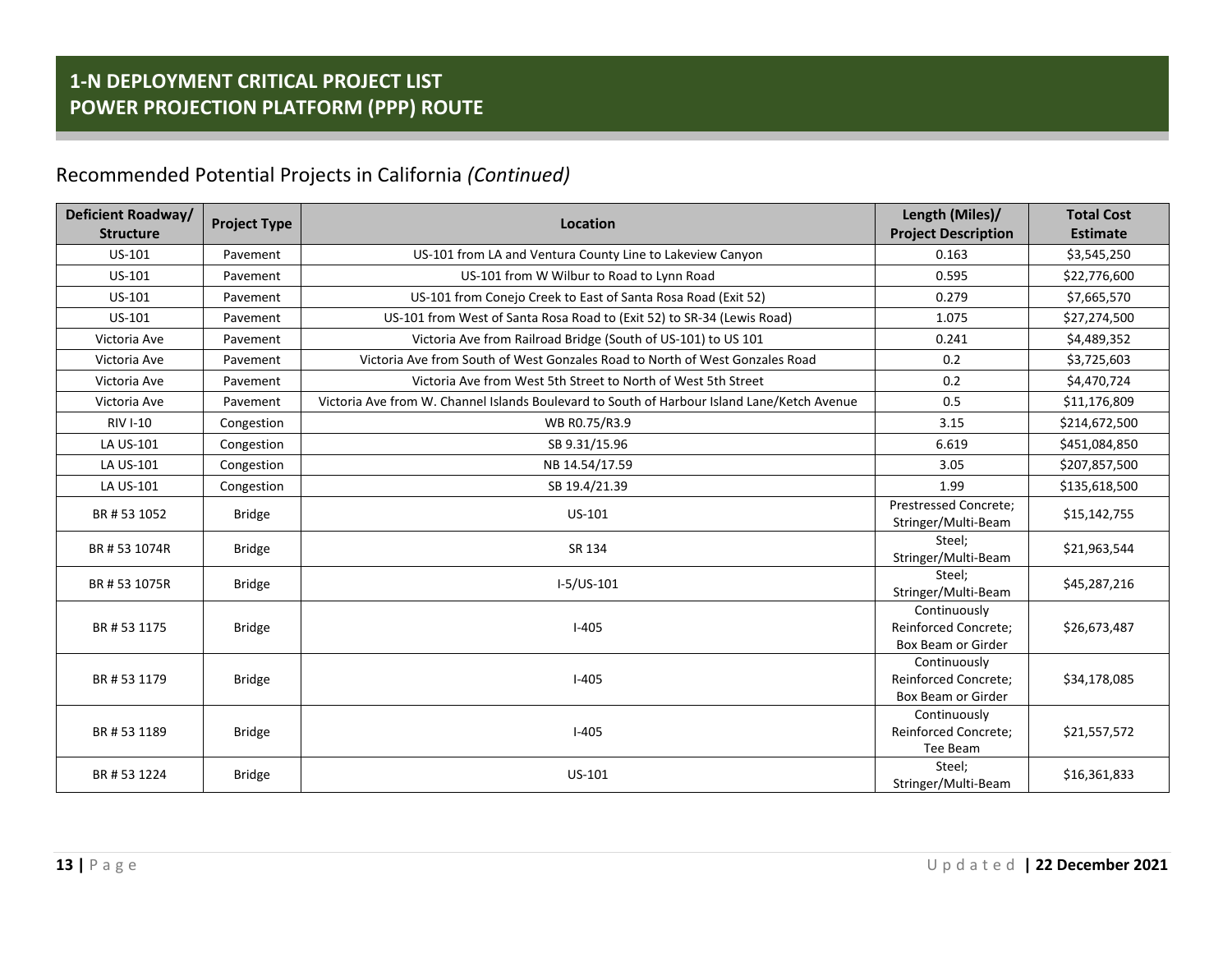| Deficient Roadway/<br><b>Structure</b> | <b>Project Type</b> | <b>Location</b> | Length (Miles)/<br><b>Project Description</b>                     | <b>Total Cost</b><br><b>Estimate</b> |
|----------------------------------------|---------------------|-----------------|-------------------------------------------------------------------|--------------------------------------|
| BR #53 1229                            | <b>Bridge</b>       | $I-405$         | Continuously Reinforced Concrete; Box Beam or Girder              | \$22,696,050                         |
| BR #53 1285                            | <b>Bridge</b>       | SR 134          | Prestressed Continuously Reinforced Concrete; Stringer/Multi-Beam | \$51,181,102                         |
| BR#531790                              | <b>Bridge</b>       | SR 134          | Continuously Reinforced Concrete; Box Beam or Girder              | \$216,100,270                        |
| BR #53 1851                            | <b>Bridge</b>       | SR-90/I-405     | Continuously Reinforced Concrete; Box Beam or Girder              | \$423,259,347                        |
| BR #53 1867                            | <b>Bridge</b>       | $I - 210$       | Continuously Reinforced Concrete; Box Beam or Girder              | \$138,931,557                        |
| BR #53 1882                            | <b>Bridge</b>       | $I - 210$       | Continuously Reinforced Concrete; Box Beam or Girder              | \$87,803,801                         |
| BR#531919                              | <b>Bridge</b>       | SR 134          | Continuously Reinforced Concrete; Box Beam or Girder              | \$48,136,638                         |
| BR #53 1957R                           | <b>Bridge</b>       | $I - 210$       | Prestressed Concrete; Stringer/Multi-Beam                         | \$7,677,165                          |
| BR #53 2025                            | <b>Bridge</b>       | $I - 210$       | Prestressed Concrete; Box Beam or Girder                          | \$15,480,914                         |
| BR #53 2069                            | <b>Bridge</b>       | $I - 210$       | Prestressed Concrete; Box Beam or Girder                          | \$23,114,163                         |
| BR #53 2084L                           | <b>Bridge</b>       | $I - 210$       | Continuously Reinforced Concrete; Box Beam or Girder              | \$16,713,813                         |
| BR #53 2084R                           | <b>Bridge</b>       | $I-210$         | Continuously Reinforced Concrete; Box Beam or Girder              | \$13,808,461                         |
| BR#532160                              | <b>Bridge</b>       | $I - 210$       | Prestressed Continuously Reinforced Concrete; Box Beam or Girder  | \$52,039,029                         |
| BR #53 2279L                           | <b>Bridge</b>       | $I - 210$       | Prestressed Continuously Reinforced Concrete; Box Beam or Girder  | \$33,116,720                         |
| BR #53 2279R                           | <b>Bridge</b>       | $I - 210$       | Prestressed Continuously Reinforced Concrete; Box Beam or Girder  | \$31,122,641                         |
| BR #53 2365                            | <b>Bridge</b>       | US-101          | Concrete; Culvert                                                 | \$3,466,840                          |
| BR#560003                              | <b>Bridge</b>       | $I-10$          | Continuously Reinforced Concrete; Slab                            | \$32,395,452                         |
| BR #56 0450L                           | <b>Bridge</b>       | $I-10$          | Continuously Reinforced Concrete; Box Beam or Girder              | \$28,442,428                         |
| BR #570581L                            | <b>Bridge</b>       | $I-5$           | Continuously Reinforced Concrete; Box Beam or Girder              | \$53,711,482                         |
| BR #570585L                            | <b>Bridge</b>       | $I-5$           | Continuously Reinforced Concrete; Tee Beam                        | \$4,867,397                          |
| BR #570585R                            | <b>Bridge</b>       | $I-5$           | Continuously Reinforced Concrete; Tee Beam                        | \$4,867,397                          |
| BR #53 0098                            | Congestion/Bridge   | US-101          | Concrete; Slab                                                    | \$2,028,543                          |
| BR#531053                              | Congestion/Bridge   | US-101          | Continuously Reinforced Concrete; Tee Beam                        | \$1,741,181                          |
| BR #53 1054                            | Congestion/Bridge   | US-101          | Concrete; Box Beam or Girder                                      | \$3,921,260                          |
| BR #53 1055                            | Congestion/Bridge   | US-101          | Concrete; Box Beam or Girder                                      | \$3,271,654                          |
| BR #53 1056                            | Congestion/Bridge   | US-101          | Concrete; Box Beam or Girder                                      | \$4,027,559                          |
| BR#531057                              | Congestion/Bridge   | US-101          | Concrete; Box Beam or Girder                                      | \$3,921,260                          |
| BR #53 1102L                           | Congestion/Bridge   | US-101          | Concrete; Box Beam or Girder                                      | \$1,942,913                          |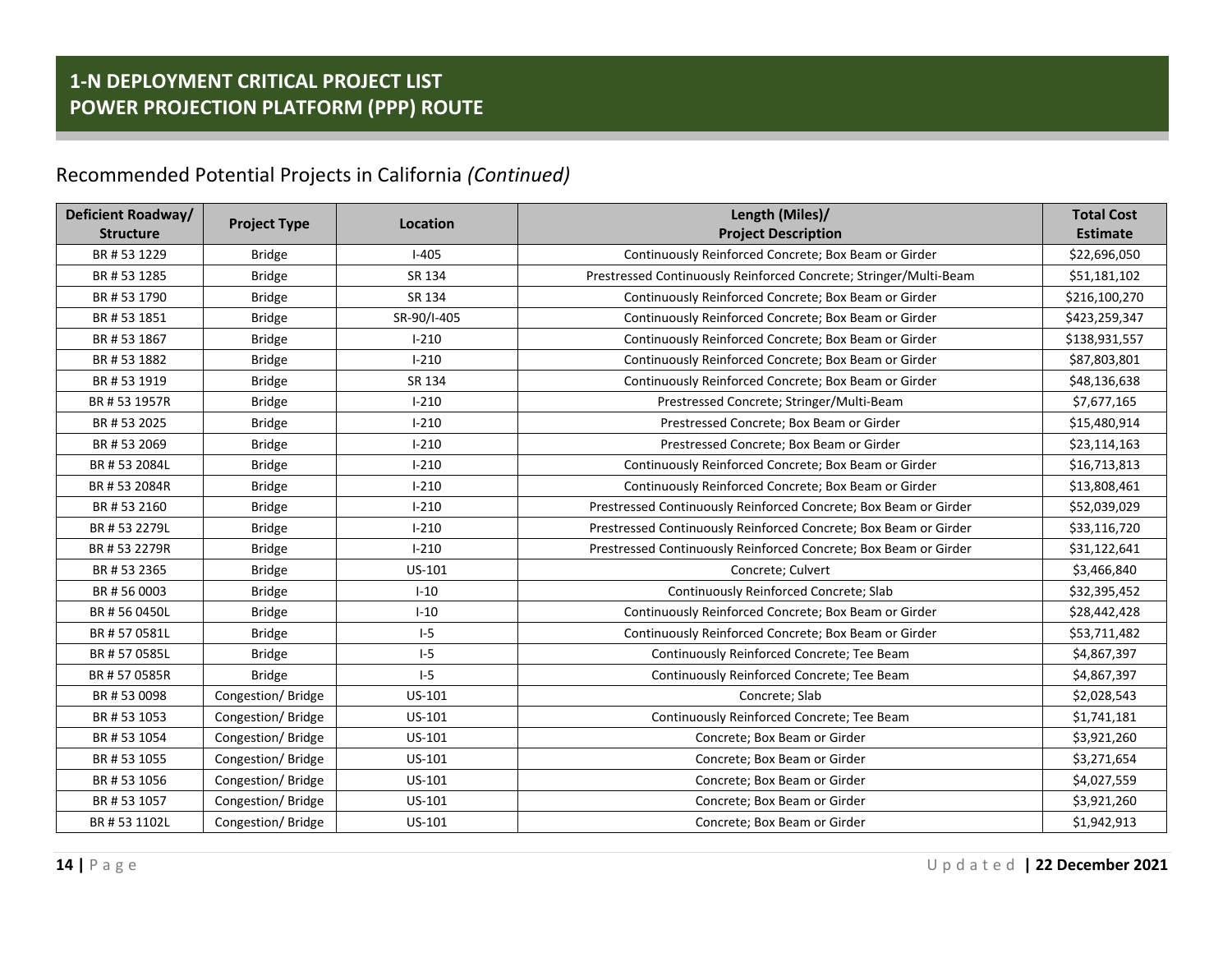| Deficient Roadway/ | <b>Project Type</b> | Location       | Length (Miles)/                                          | <b>Total Cost</b> |
|--------------------|---------------------|----------------|----------------------------------------------------------|-------------------|
| <b>Structure</b>   |                     |                | <b>Project Description</b>                               | <b>Estimate</b>   |
| BR #53 1102R       | Congestion/Bridge   | US-101         | Concrete; Box Beam or Girder                             | \$1,978,346       |
| BR #53 1103L       | Congestion/Bridge   | US-101         | Concrete; Tee Beam                                       | \$885,472         |
| BR #53 1103R       | Congestion/Bridge   | US-101         | Concrete; Tee Beam                                       | \$885,472         |
| BR #53 1145L       | Congestion/Bridge   | US-101         | Continuously Reinforced Concrete; Slab                   | \$1,457,185       |
| BR #53 1146L       | Congestion/Bridge   | US-101         | Continuously Reinforced Concrete; Box Beam or Girder     | \$3,602,362       |
| BR #53 1146R       | Congestion/Bridge   | US-101         | Continuously Reinforced Concrete; Box Beam or Girder     | \$3,850,394       |
| BR #53 1147R       | Congestion/Bridge   | US-101         | Prestress Conc; Box Beam or Girder                       | \$3,224,409       |
| BR #53 1224        | Congestion/Bridge   | US-101         | Steel; Stringer/Multi-Beam                               | \$4,640,787       |
| BR #53 1225        | Congestion/Bridge   | US-101         | Continuously Reinforced Concrete; Tee Beam               | \$3,720,472       |
| BR #53 1226        | Congestion/Bridge   | US-101         | Concrete; Box Beam or Girder                             | \$3,921,260       |
| BR#531264          | Congestion/Bridge   |                | Prestressed Continuously Reinforced Concrete; Slab       | \$230,315         |
| BR #53 1289        | Congestion/Bridge   |                | Prestressed Continuously Reinforced Concrete; Slab       | \$239,173         |
| BR #53 1310        | Congestion/Bridge   | US-101         | Concrete; Box Beam or Girder                             | \$3,342,520       |
| BR #53 1311        | Congestion/Bridge   | US-101         | Concrete; Box Beam or Girder                             | \$3,342,520       |
| BR#531315          | Congestion/Bridge   | US-101         | Concrete; Box Beam or Girder                             | \$3,992,126       |
| BR #53 1336R       | Congestion/Bridge   | US-101         | Continuously Reinforced Concrete; 05: Box Beam or Girder | \$12,679,134      |
| BR #53 1337        | Congestion/Bridge   | US-101         | Steel; 02: Stringer/Multi-Beam                           | \$6,195,118       |
| BR #53 1338L       | Congestion/Bridge   | US-101         | Concrete; 05: Box Beam or Girder                         | \$1,854,331       |
| BR #53 1339F       | Congestion/Bridge   | <b>RTE-134</b> | Continuously Reinforced Concrete; 05: Box Beam or Girder | \$13,659,449      |
| BR # 53 1340       | Congestion/Bridge   | US-101         | Concrete; Box Beam or Girder                             | \$3,271,654       |
| BR #53 1353        | Congestion/Bridge   | US-101         | Concrete; Box Beam or Girder                             | \$3,271,654       |
| BR #53 1354        | Congestion/Bridge   | US-101         | Concrete; Box Beam or Girder                             | \$3,318,898       |
| BR#531355          | Congestion/Bridge   | US-101         | Concrete; Box Beam or Girder                             | \$3,885,827       |
| BR#531371          | Congestion/Bridge   | US-101         | Continuously Reinforced Concrete; Box Beam or Girder     | \$20,988,189      |
| BR#531375          | Congestion/Bridge   | US-101         | Concrete; Box Beam or Girder                             | \$3,496,063       |
| BR#531376          | Congestion/Bridge   | US-101         | Steel; Stringer/Multi-Beam                               | \$6,295,039       |
| BR #53 1380        | Congestion/Bridge   |                | Concrete; Slab                                           | \$6,129,921       |
| BR #53 1425        | Congestion/Bridge   |                | Concrete; Culvert                                        | \$232,795         |